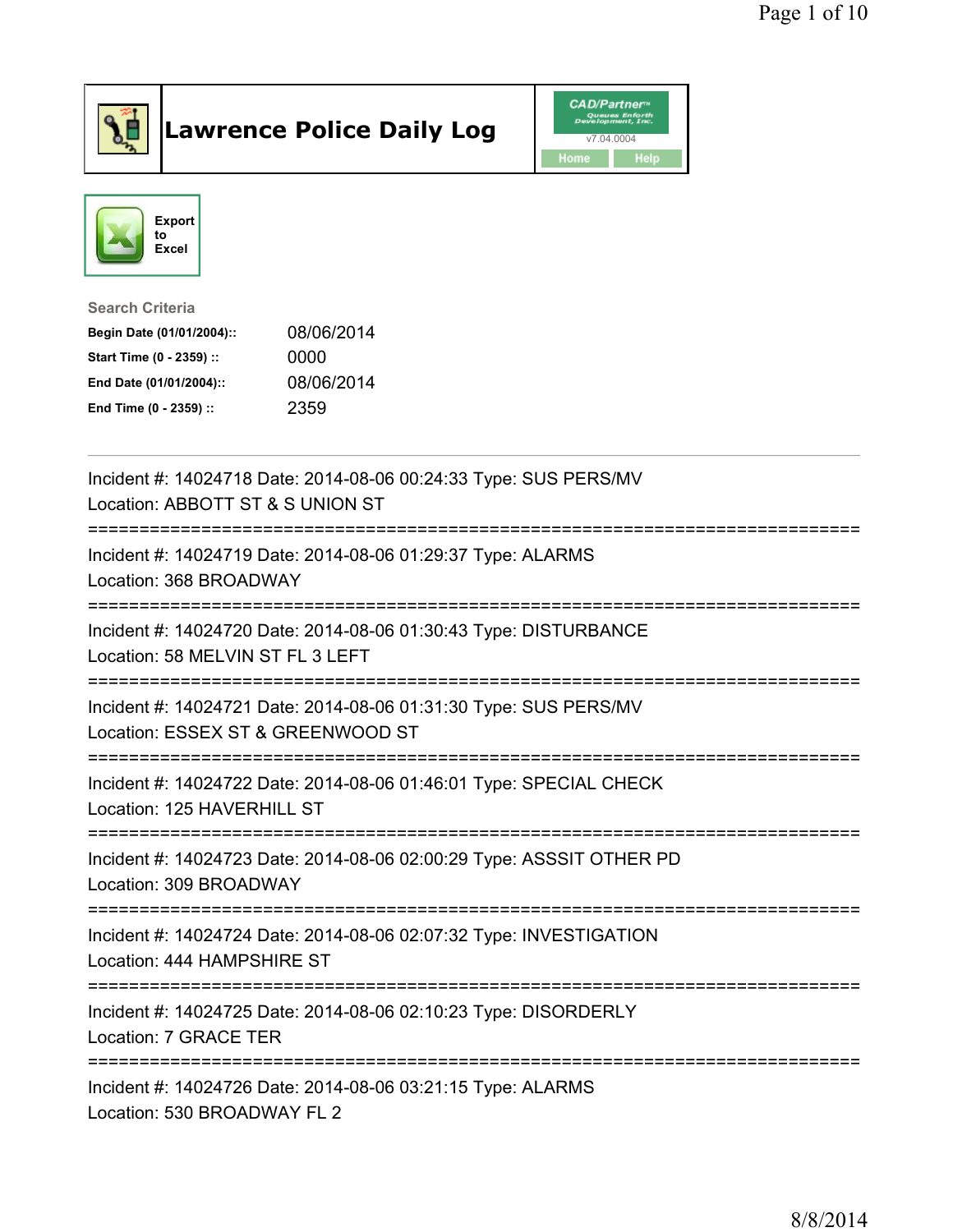| Incident #: 14024727 Date: 2014-08-06 03:47:46 Type: ALARMS<br>Location: 118 S UNION ST                                         |
|---------------------------------------------------------------------------------------------------------------------------------|
| Incident #: 14024728 Date: 2014-08-06 04:26:02 Type: NOTIFICATION<br>Location: 256 ESSEX ST #203                                |
| Incident #: 14024729 Date: 2014-08-06 06:18:14 Type: STOL/MV/PAS<br>Location: 85 OXFORD ST                                      |
| Incident #: 14024730 Date: 2014-08-06 06:22:51 Type: M/V STOP<br>Location: AMES ST & HAVERHILL ST<br>========================== |
| Incident #: 14024731 Date: 2014-08-06 06:49:44 Type: ALARMS<br>Location: 121 MARSTON ST                                         |
| Incident #: 14024732 Date: 2014-08-06 07:13:23 Type: ALARM/BURG<br>Location: EBLEN FASHION / 490 ESSEX ST                       |
| Incident #: 14024733 Date: 2014-08-06 07:47:37 Type: SUS PERS/MV<br>Location: 1 FOREST ST<br>:============================      |
| Incident #: 14024734 Date: 2014-08-06 08:05:38 Type: E911 HANGUP<br>Location: 360 MERRIMACK ST #45                              |
| Incident #: 14024735 Date: 2014-08-06 08:09:25 Type: LARCENY/PAST<br>Location: 133 WOODLAND ST                                  |
| Incident #: 14024736 Date: 2014-08-06 08:55:13 Type: LARCENY/PAST<br>Location: HESS GAS / 615 BROADWAY                          |
| Incident #: 14024737 Date: 2014-08-06 09:07:50 Type: INVEST CONT<br>Location: 439 S UNION ST                                    |
| Incident #: 14024738 Date: 2014-08-06 09:13:18 Type: CK WELL BEING<br>Location: 33 TYLER ST                                     |
| Incident #: 14024739 Date: 2014-08-06 09:18:15 Type: WARRANT SERVE<br>Location: 90 LOWELL ST                                    |
| Incident #: 14024740 Date: 2014-08-06 09:31:50 Type: TRESPASSING<br>Lootion: AMECDLIDV CT 0 COMMANI CT                          |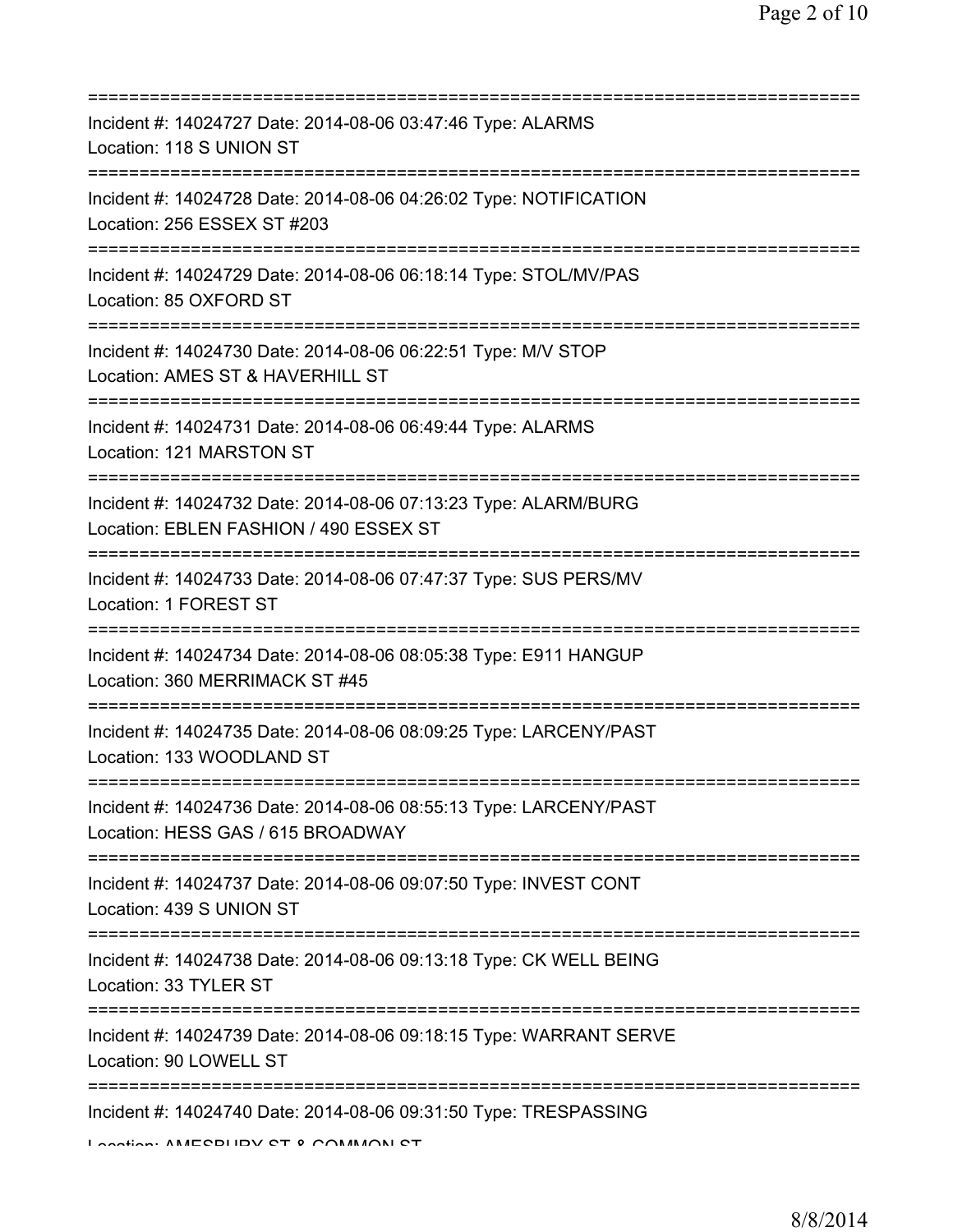| Incident #: 14024741 Date: 2014-08-06 09:46:02 Type: M/V STOP<br>Location: BRADFORD ST & BROADWAY<br>=========================        |
|---------------------------------------------------------------------------------------------------------------------------------------|
| Incident #: 14024742 Date: 2014-08-06 09:50:38 Type: DISTURBANCE<br>Location: 85 BASSWOOD ST FL 2NDFL                                 |
| Incident #: 14024744 Date: 2014-08-06 10:02:06 Type: DETAIL<br>Location: OREGON & HUDSON<br>=====================================     |
| Incident #: 14024743 Date: 2014-08-06 10:02:53 Type: ALARM/BURG<br>Location: NEW ENGLAND CONF UNITED METHOD / 276 ESSEX ST            |
| Incident #: 14024745 Date: 2014-08-06 10:07:52 Type: DETAIL<br>Location: BODWELL ST & HANCOCK ST<br>=======================           |
| Incident #: 14024746 Date: 2014-08-06 10:10:38 Type: B&E FOLLOW UP<br>Location: 501 HAMPSHIRE ST                                      |
| Incident #: 14024747 Date: 2014-08-06 10:19:24 Type: PARK & WALK<br>Location: COMMON ST<br>============================               |
| Incident #: 14024748 Date: 2014-08-06 10:20:41 Type: WARRANT SERVE<br>Location: 90 BEACON ST #1                                       |
| Incident #: 14024749 Date: 2014-08-06 10:25:58 Type: M/V STOP<br>Location: GRAFTON ST & WINTHROP AV                                   |
| Incident #: 14024750 Date: 2014-08-06 11:00:21 Type: 209A/SERVE<br>Location: 115 MARKET ST                                            |
| Incident #: 14024751 Date: 2014-08-06 11:00:25 Type: LARCENY/PAST<br>Location: 129 WATER ST                                           |
| Incident #: 14024752 Date: 2014-08-06 11:02:23 Type: WARRANT SERVE<br>Location: 50 BROADWAY                                           |
| ====================================<br>Incident #: 14024753 Date: 2014-08-06 11:04:47 Type: VANDALISM<br>Location: 172 PARK ST #REAR |
| Incident #: 14024754 Date: 2014-08-06 11:11:02 Type: 209A/SERVE                                                                       |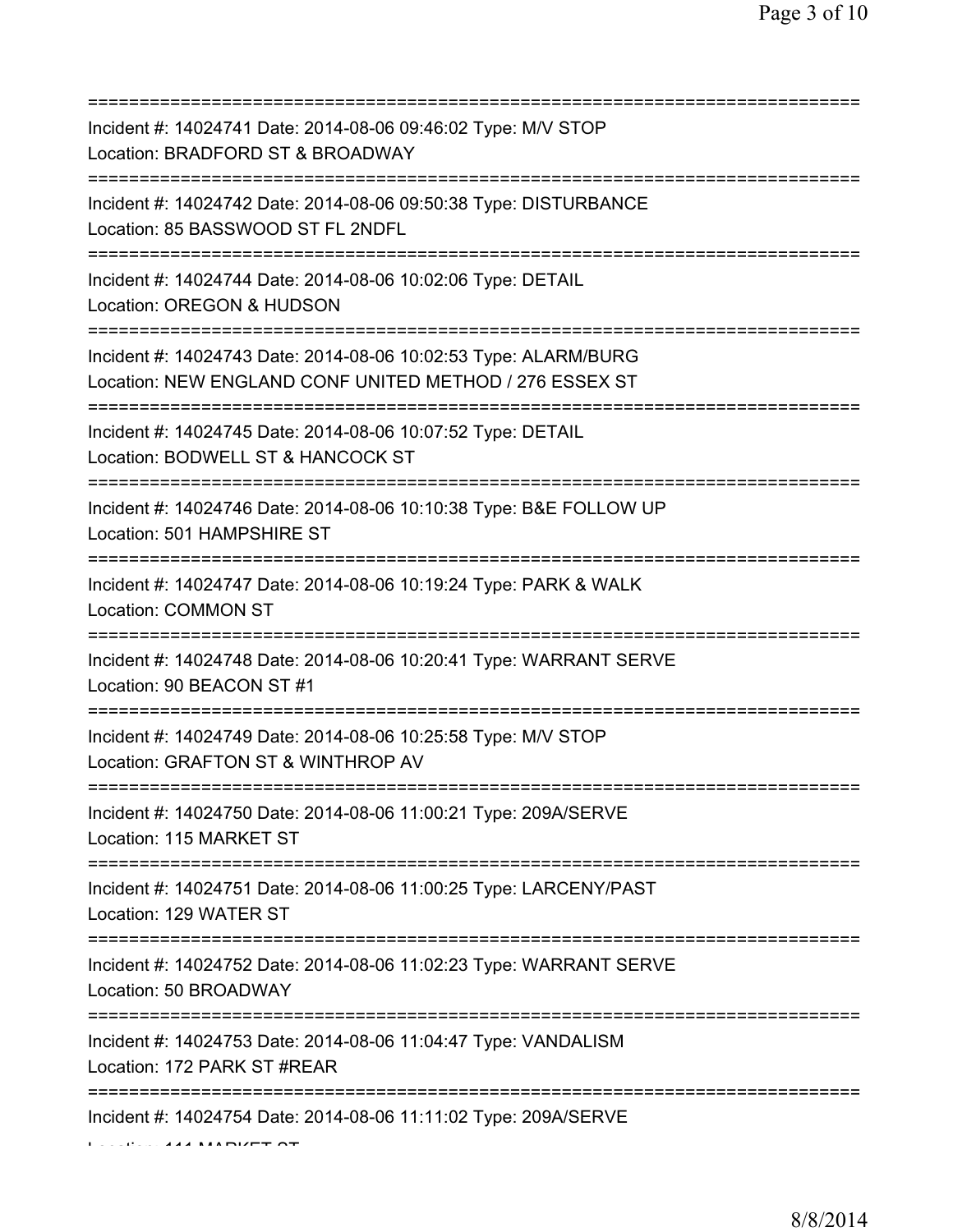=========================================================================== Incident #: 14024755 Date: 2014-08-06 11:12:17 Type: PARK & WALK Location: BRADFORD ST & BROADWAY =========================================================================== Incident #: 14024756 Date: 2014-08-06 11:16:02 Type: TOW OF M/V Location: BAILEY ST & S UNION ST =========================================================================== Incident #: 14024757 Date: 2014-08-06 11:19:40 Type: DETAIL Location: 73 PROSPECT ST =========================================================================== Incident #: 14024758 Date: 2014-08-06 11:24:41 Type: GUN CALL Location: 8 HANLON CT FL 1 =========================================================================== Incident #: 14024759 Date: 2014-08-06 11:29:34 Type: 209A/SERVE Location: 352 HAVERHILL ST =========================================================================== Incident #: 14024760 Date: 2014-08-06 11:30:55 Type: WARRANT SERVE Location: 326 MT VERNON ST =========================================================================== Incident #: 14024761 Date: 2014-08-06 11:35:12 Type: DISTURBANCE Location: COADY'S TOWING SERVICE / 139 MARSTON ST =========================================================================== Incident #: 14024763 Date: 2014-08-06 11:46:44 Type: M/V STOP Location: 236 E HAVERHILL ST =========================================================================== Incident #: 14024762 Date: 2014-08-06 11:47:15 Type: LIC PLATE STO Location: 19 POPLAR ST =========================================================================== Incident #: 14024764 Date: 2014-08-06 11:49:29 Type: 209A/SERVE Location: 108 ABBOTT ST =========================================================================== Incident #: 14024765 Date: 2014-08-06 11:52:40 Type: MAN DOWN Location: 515 ANDOVER ST =========================================================================== Incident #: 14024766 Date: 2014-08-06 11:54:45 Type: 209A/SERVE Location: 161 S UNION ST =========================================================================== Incident #: 14024767 Date: 2014-08-06 11:57:18 Type: 209A/SERVE Location: 80 BAILEY ST =========================================================================== Incident #: 14024768 Date: 2014-08-06 12:01:23 Type: PARK & WALK Location: SOUTH COMMON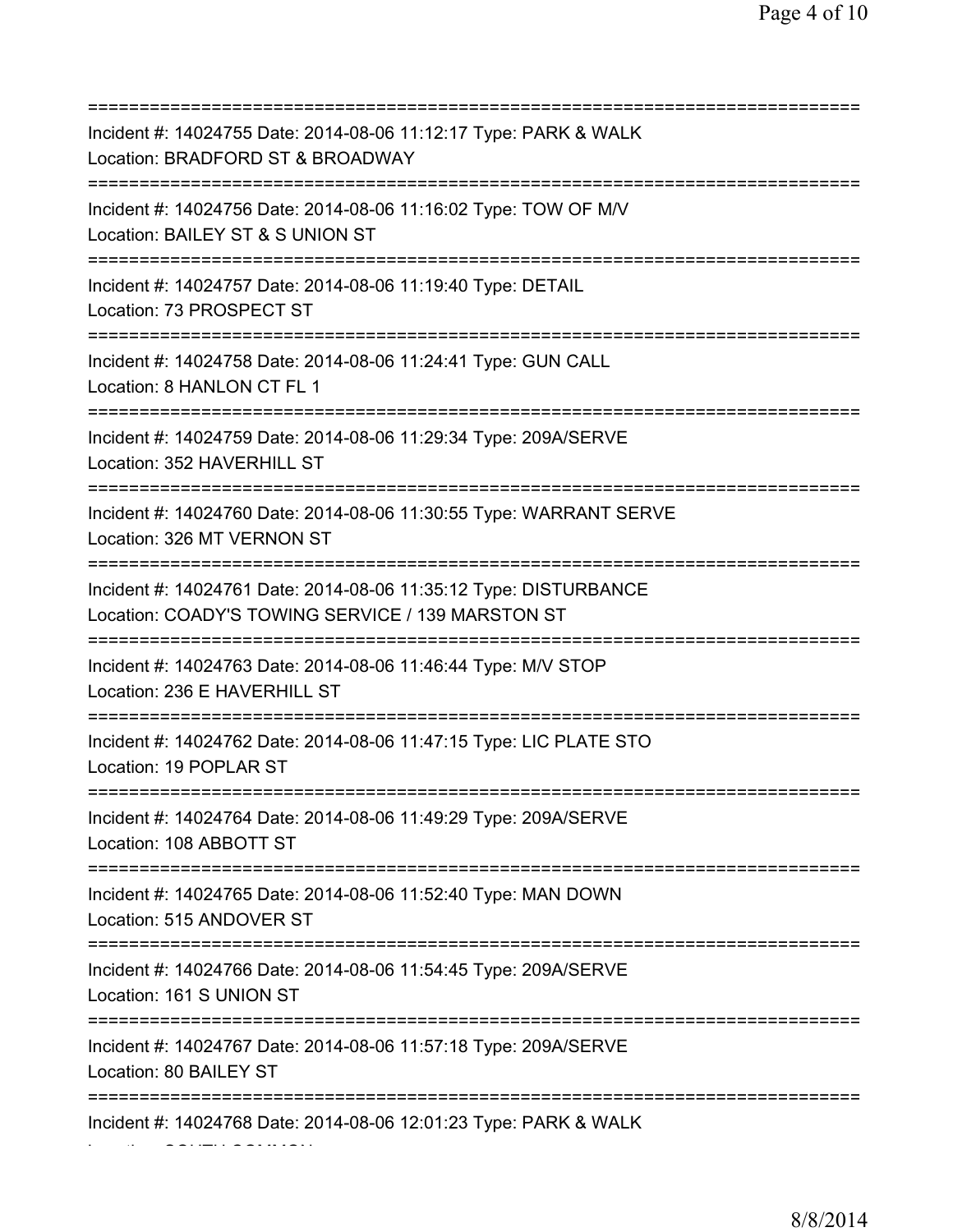| Incident #: 14024769 Date: 2014-08-06 12:02:42 Type: PARK & WALK<br>Location: ESSEX ST & METHUEN ST<br>=======================        |
|---------------------------------------------------------------------------------------------------------------------------------------|
| Incident #: 14024770 Date: 2014-08-06 12:14:34 Type: TOW OF M/V<br>Location: HAVERHILL ST & PROSPECT ST<br>========================== |
| Incident #: 14024771 Date: 2014-08-06 12:23:23 Type: DRUG VIO<br>Location: 200 COMMON ST<br>=====================                     |
| Incident #: 14024772 Date: 2014-08-06 12:26:32 Type: MEDIC SUPPORT<br>Location: 40 BEACON ST<br>====================================  |
| Incident #: 14024773 Date: 2014-08-06 12:45:59 Type: DOMESTIC/PROG<br>Location: 17 WASHINGTON ST<br>================================  |
| Incident #: 14024774 Date: 2014-08-06 13:00:31 Type: SUS PERS/MV<br>Location: MARKET ST & SALEM ST<br>====================            |
| Incident #: 14024775 Date: 2014-08-06 13:01:36 Type: MV/BLOCKING<br>Location: 205 BROADWAY                                            |
| Incident #: 14024776 Date: 2014-08-06 13:05:57 Type: INVESTIGATION<br>Location: 107 LEXINGTON ST<br>:================================ |
| Incident #: 14024777 Date: 2014-08-06 13:12:38 Type: DISTURBANCE<br>Location: 90 COOLIDGE ST FL 2NDFL                                 |
| Incident #: 14024778 Date: 2014-08-06 13:22:33 Type: SUICIDE ATTEMPT<br>Location: 80 BAILEY ST FL 1                                   |
| Incident #: 14024779 Date: 2014-08-06 13:46:43 Type: HIT & RUN M/V<br>Location: FITZ ST & LAWRENCE ST                                 |
| Incident #: 14024780 Date: 2014-08-06 13:50:43 Type: AUTO ACC/NO PI<br>Location: 154 ESSEX ST                                         |
| Incident #: 14024781 Date: 2014-08-06 14:08:43 Type: ALARM/HOLD<br>Location: VALDEZ RESD / 17 WILLOUGHBY ST FL 1ST FL                 |
| Incident #: 14024782 Date: 2014-08-06 14:13:59 Type: 209A/VIOLATION                                                                   |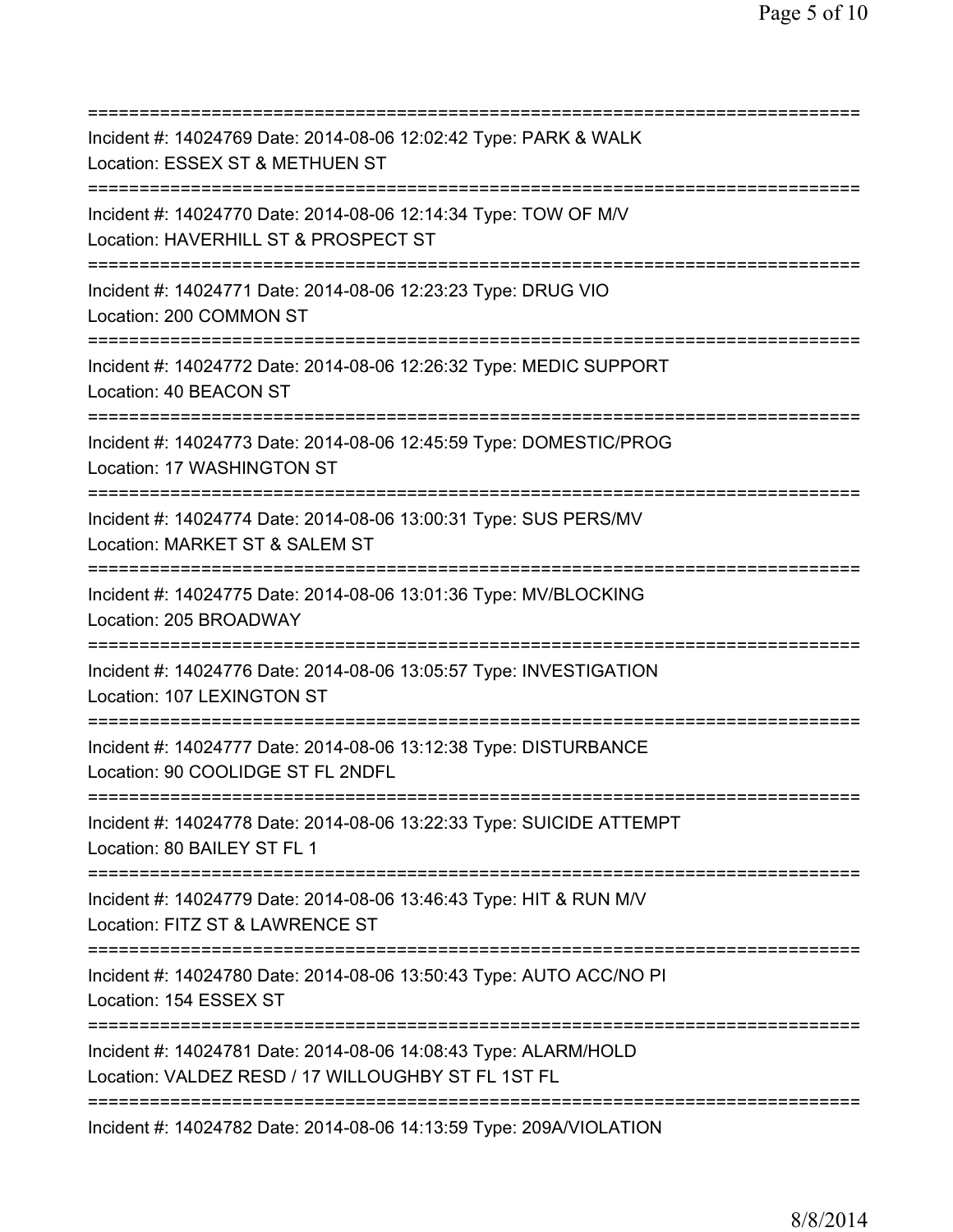| Incident #: 14024783 Date: 2014-08-06 14:35:41 Type: TOW OF M/V<br>Location: 191 ESSEX ST                                                            |
|------------------------------------------------------------------------------------------------------------------------------------------------------|
| Incident #: 14024784 Date: 2014-08-06 14:37:12 Type: TOW OF M/V<br>Location: 205 BROADWAY                                                            |
| Incident #: 14024785 Date: 2014-08-06 14:39:13 Type: UNWANTEDGUEST<br>Location: 235 PROSPECT ST                                                      |
| Incident #: 14024786 Date: 2014-08-06 14:55:21 Type: ALARM/BURG<br>Location: LAW COMMUNITY DEVELOPMENT / 147 HAVERHILL ST<br>:====================== |
| Incident #: 14024787 Date: 2014-08-06 15:03:43 Type: LIC PLATE STO<br>Location: 26 WILLOW ST #ST                                                     |
| Incident #: 14024788 Date: 2014-08-06 15:08:38 Type: 209A/SERVE<br>Location: CORRECTIONAL ALTERNATIVE CNTR / 165 MARSTON ST                          |
| Incident #: 14024789 Date: 2014-08-06 15:11:34 Type: 209A/SERVE<br>Location: 237 JACKSON ST                                                          |
| Incident #: 14024790 Date: 2014-08-06 15:13:15 Type: 209A/SERVE<br>Location: 354 HOWARD ST                                                           |
| Incident #: 14024791 Date: 2014-08-06 15:20:31 Type: ALARM/BURG<br>Location: EXEC OFFICE OF HEALTH & HUMAN / 280 MERRIMACK ST                        |
| Incident #: 14024792 Date: 2014-08-06 15:51:16 Type: DRUG VIO<br>Location: DEVONSHIRE ST                                                             |
| =========================<br>Incident #: 14024793 Date: 2014-08-06 15:54:15 Type: FIGHT<br>Location: 237 PROSPECT ST                                 |
| ======================================<br>Incident #: 14024794 Date: 2014-08-06 15:58:19 Type: ANIMAL COMPL<br>Location: 345 HAVERHILL ST            |
| Incident #: 14024795 Date: 2014-08-06 16:12:47 Type: DRUG VIO<br>Location: 40 CEDAR ST                                                               |
| Incident #: 14024796 Date: 2014-08-06 16:22:18 Type: HIT & RUN M/V                                                                                   |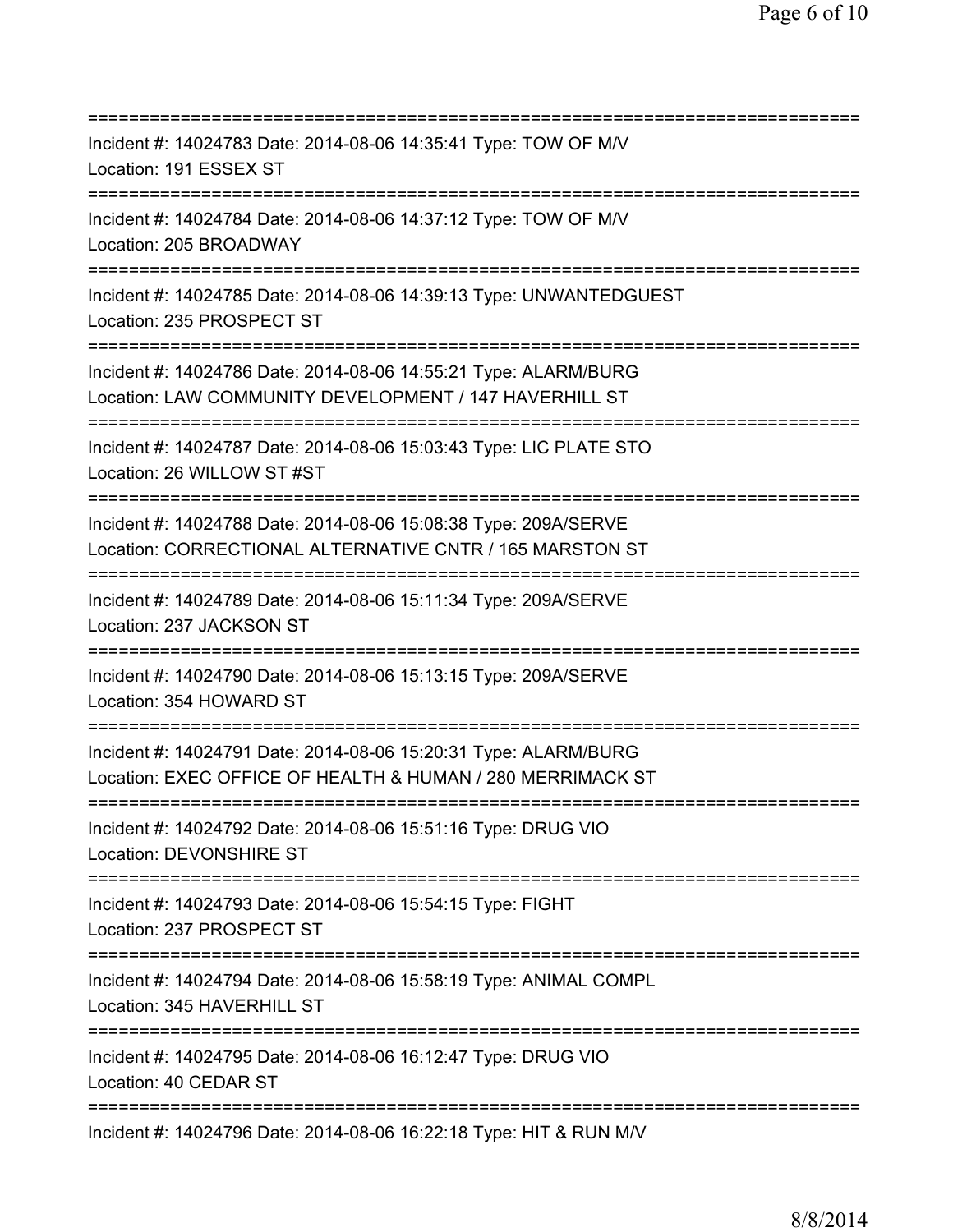| Location: 34 HAVERHILL ST<br>=====================                                                                            |
|-------------------------------------------------------------------------------------------------------------------------------|
| Incident #: 14024797 Date: 2014-08-06 16:56:53 Type: MAN DOWN<br>Location: 2 INMAN ST<br>==================================== |
| Incident #: 14024798 Date: 2014-08-06 16:59:46 Type: DISTURBANCE<br>Location: NORTH COMMON / JACKSON ST                       |
| Incident #: 14024799 Date: 2014-08-06 17:05:37 Type: DRUG OVERDOSE<br>Location: 8 GREEN ST #2                                 |
| Incident #: 14024800 Date: 2014-08-06 17:23:19 Type: UNKNOWN PROB<br>Location: CVS / 135 BROADWAY                             |
| Incident #: 14024801 Date: 2014-08-06 17:27:00 Type: GENERAL SERV<br>Location: MARSTON ST & PROSPECT ST                       |
| Incident #: 14024802 Date: 2014-08-06 17:34:30 Type: AUTO ACC/NO PI<br>Location: 114 LIQUORS / 80 WINTHROP AV                 |
| Incident #: 14024803 Date: 2014-08-06 17:39:41 Type: ALARM/HOLD<br>Location: 25 PLEASANT PL                                   |
| Incident #: 14024804 Date: 2014-08-06 17:43:45 Type: GENERAL SERV<br>Location: 50 PROSPECT ST #                               |
| Incident #: 14024805 Date: 2014-08-06 17:47:34 Type: DISTURBANCE<br>Location: 41 LEXINGTON ST                                 |
| Incident #: 14024806 Date: 2014-08-06 17:56:14 Type: VIO CITY ORD<br>Location: E PLATT ST & MIDLAND ST                        |
| Incident #: 14024808 Date: 2014-08-06 17:59:15 Type: LOST PROPERTY<br>Location: 284 HIGH ST FL 3RD                            |
| Incident #: 14024807 Date: 2014-08-06 18:00:30 Type: ALARM/BURG<br>Location: 86 AVON ST                                       |
| Incident #: 14024809 Date: 2014-08-06 18:03:31 Type: TOW OF M/V<br>Location: MARSTON ST & STORROW ST                          |
| Incident # 4 ANOAOAN Dete: 2044 00 02 40.47.44 Tune: ANIIMAL COMP                                                             |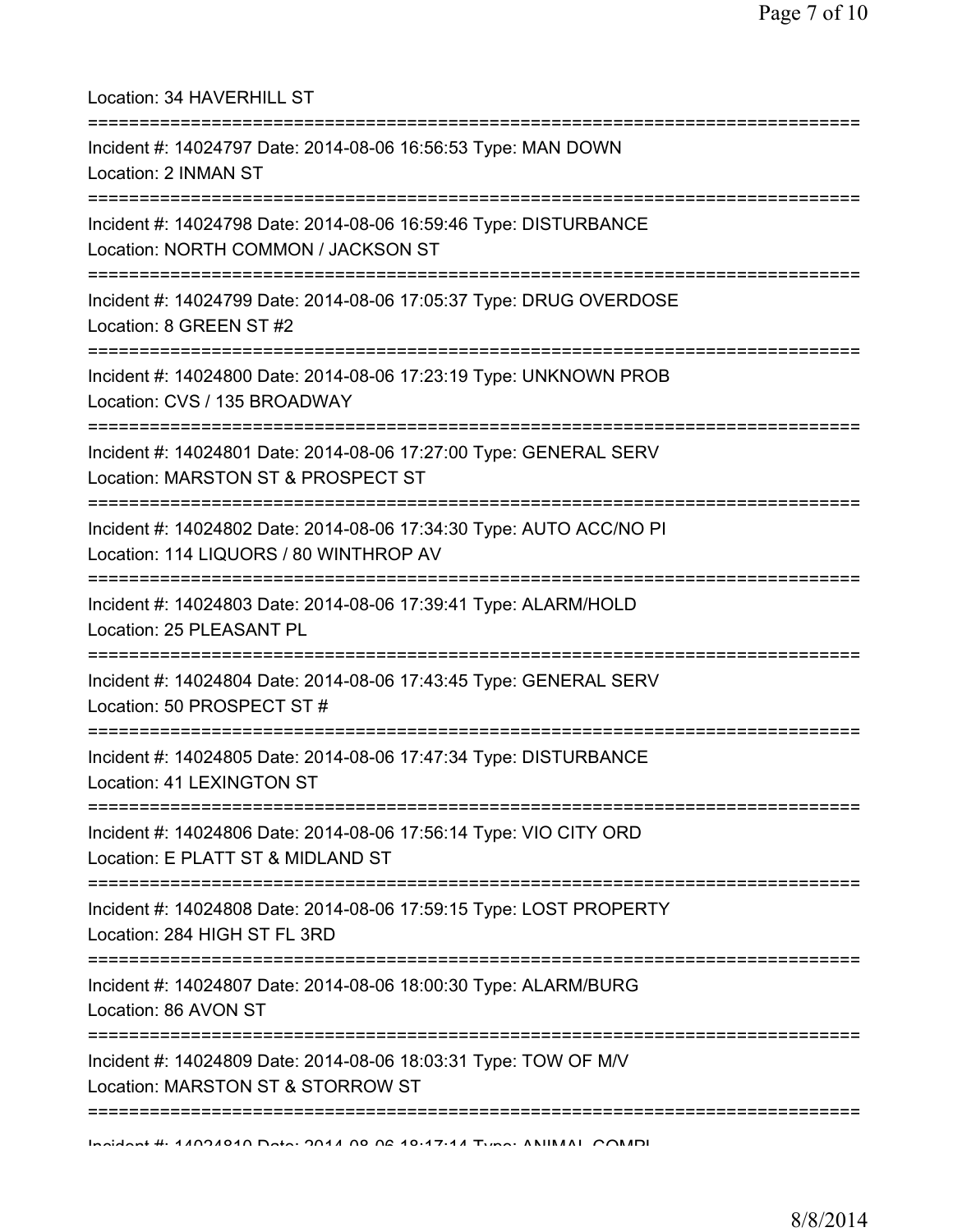Location: 23 MAGNOLIA ST

| Incident #: 14024811 Date: 2014-08-06 18:26:13 Type: ALARM/BURG<br>Location: 162 BUTLER ST                                                        |
|---------------------------------------------------------------------------------------------------------------------------------------------------|
| =====================================<br>Incident #: 14024812 Date: 2014-08-06 18:32:36 Type: LARCENY/PAST<br>Location: CHESTNUT ST & LAWRENCE ST |
| Incident #: 14024813 Date: 2014-08-06 18:44:24 Type: LOST PROPERTY<br>Location: 111 NEWBURY ST FL 1ST                                             |
| Incident #: 14024814 Date: 2014-08-06 18:49:35 Type: DOMESTIC/PROG<br>Location: 81 BROMFIELD ST FL 3                                              |
| Incident #: 14024815 Date: 2014-08-06 19:00:14 Type: ALARM/BURG<br>Location: SPECTOR TECHNOLOGIES / 10 EMBANKMENT RD                              |
| Incident #: 14024816 Date: 2014-08-06 19:04:23 Type: M/V STOP<br>Location: EATON ST & EVERETT ST                                                  |
| Incident #: 14024817 Date: 2014-08-06 19:16:29 Type: 911 HANG UP<br>Location: 44 MELVIN ST #B9 FL 8                                               |
| Incident #: 14024818 Date: 2014-08-06 19:20:40 Type: DRUG OVERDOSE<br>Location: 138 S UNION ST FL 2                                               |
| Incident #: 14024819 Date: 2014-08-06 19:21:09 Type: INVESTIGATION<br>Location: 393 CHESTNUT ST                                                   |
| Incident #: 14024820 Date: 2014-08-06 19:26:41 Type: ASSSIT OTHER PD<br>Location: 312 WATER ST #20                                                |
| Incident #: 14024821 Date: 2014-08-06 19:36:29 Type: SUS PERS/MV<br>Location: 36 LEBANON                                                          |
| Incident #: 14024822 Date: 2014-08-06 19:51:50 Type: NOISE ORD<br>Location: 133 BROOKFIELD ST                                                     |
| Incident #: 14024823 Date: 2014-08-06 20:08:07 Type: MAN DOWN<br>Location: 383 HAVERHILL ST                                                       |
|                                                                                                                                                   |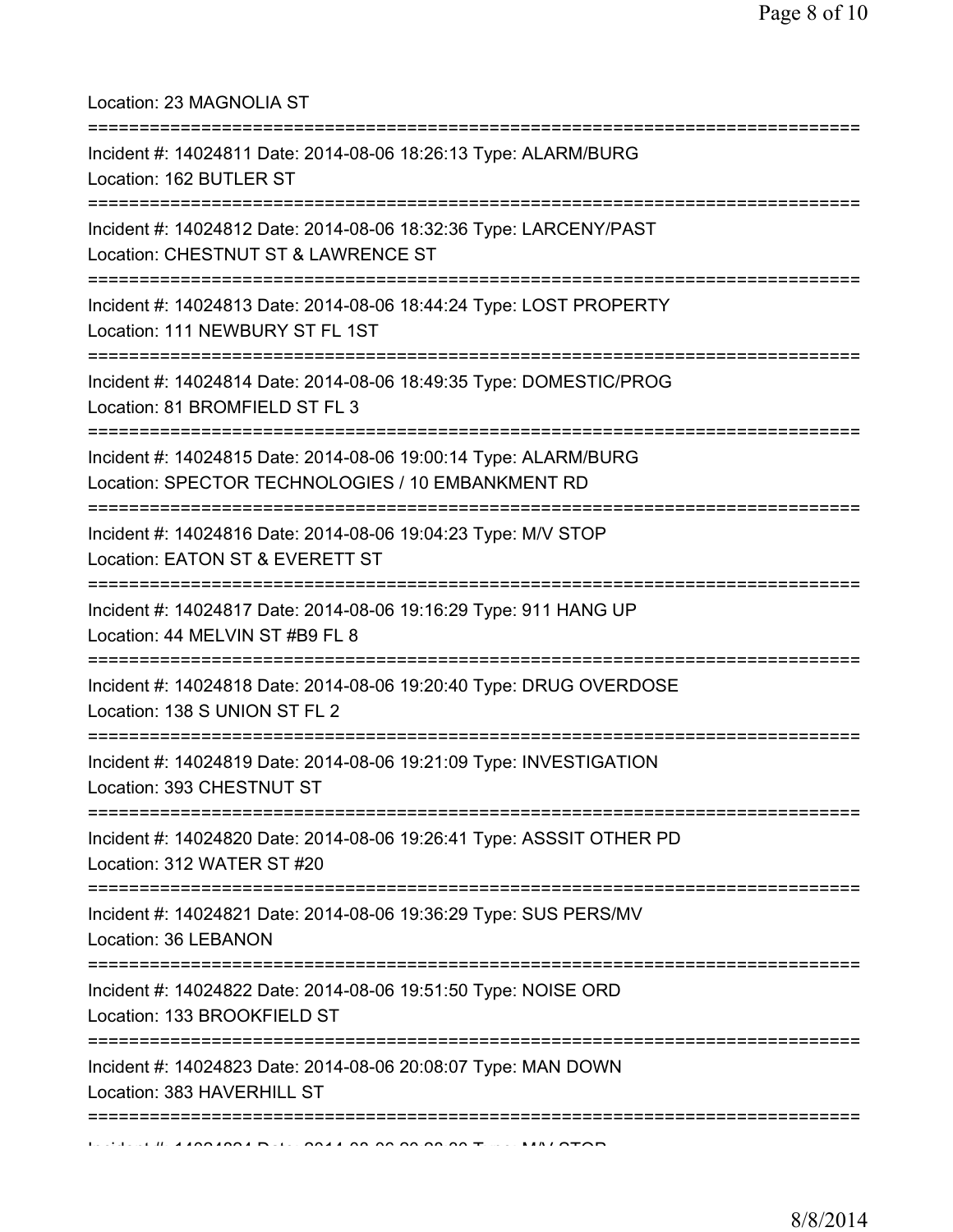| Location: LEBANON ST & WHITE ST<br>=====================================                                                             |
|--------------------------------------------------------------------------------------------------------------------------------------|
| Incident #: 14024825 Date: 2014-08-06 20:29:45 Type: ALARM/BURG<br>Location: 123 LAWRENCE ST<br>==================================== |
| Incident #: 14024826 Date: 2014-08-06 20:33:15 Type: MAL DAMAGE<br>Location: 5 FITZ ST                                               |
| Incident #: 14024827 Date: 2014-08-06 20:36:43 Type: DOMESTIC/PAST<br>Location: 275 ANDOVER ST                                       |
| Incident #: 14024828 Date: 2014-08-06 20:41:08 Type: CK WELL BEING<br>Location: 22B PLEASANT ST                                      |
| Incident #: 14024829 Date: 2014-08-06 20:57:06 Type: FIGHT<br>Location: CRAWFORD ST                                                  |
| Incident #: 14024830 Date: 2014-08-06 21:04:19 Type: NOISE ORD<br>Location: LOWELL ST & WARREN ST<br>==========                      |
| Incident #: 14024831 Date: 2014-08-06 21:25:49 Type: SHOTS FIRED<br>Location: 92 GLENN ST                                            |
| Incident #: 14024832 Date: 2014-08-06 21:31:24 Type: FIGHT<br>Location: 462 HAVERHILL ST                                             |
| Incident #: 14024833 Date: 2014-08-06 21:31:51 Type: LARCENY/PAST<br>Location: TEDESCHI / 208 S BROADWAY                             |
| Incident #: 14024834 Date: 2014-08-06 21:43:19 Type: UNWANTEDGUEST<br>Location: CVS / 266 BROADWAY                                   |
| =============<br>Incident #: 14024835 Date: 2014-08-06 21:51:38 Type: 209A/VIOLATION<br>Location: 235 PROSPECT ST                    |
| Incident #: 14024836 Date: 2014-08-06 22:10:43 Type: NOISE ORD<br>Location: 136 EXCHANGE ST                                          |
| Incident #: 14024837 Date: 2014-08-06 22:38:53 Type: NOISE ORD<br>Location: 686 HAVERHILL ST #1 FL REAR                              |
|                                                                                                                                      |